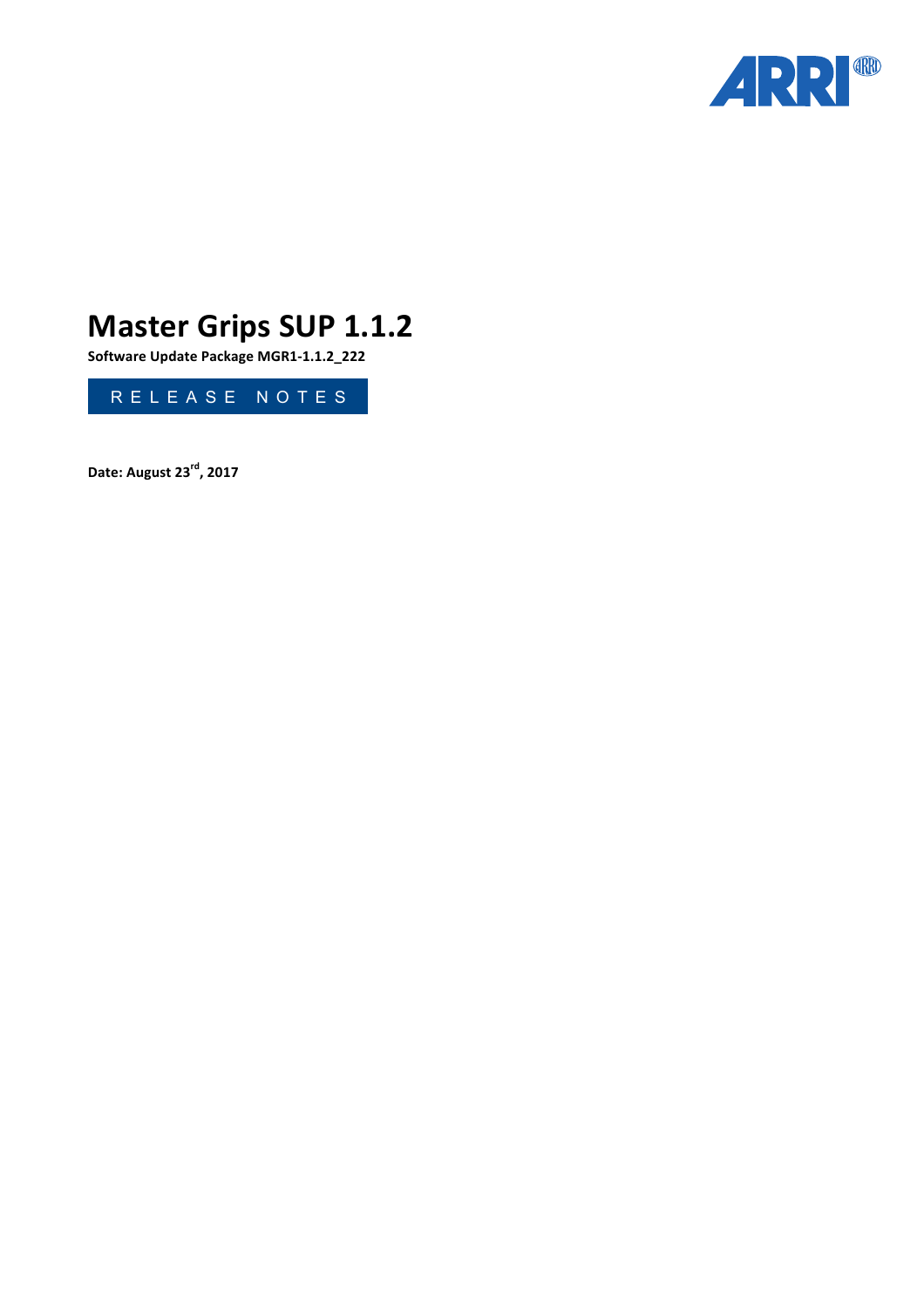# **Table of Contents**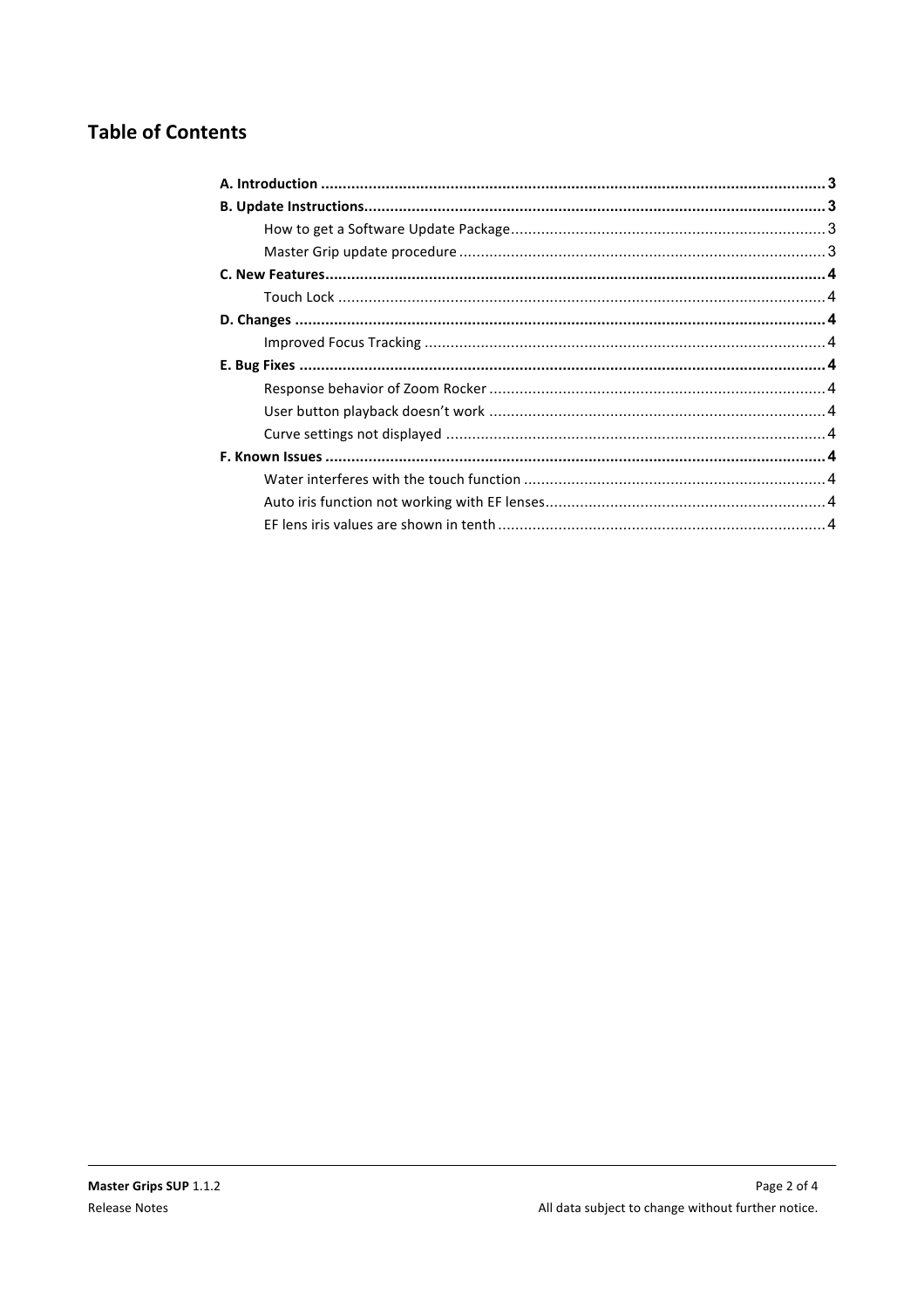# **A. Introduction**

We are proud to announce the release of Software Update Package (SUP) 1.1.2 for the Master Grips.

We highly recommend updating the Master Grips to this Software Update Package. Please take your time to go through this document before you start using the Master Grips. For more information, please visit www.arri.com/ecs/mastergrips

New features & overview of changes introduced with SUP 1.1.2

- Touch Lock
- **•** Improved Focus Tracking
- Several important bug fixes

# **B. Update Instructions**

### **How to get a Software Update Package**

Go to the ARRI website www.arri.com/ecs/mastergrips and download the latest Software Update Package (SUP) from the Downloads section of any of the Master Grip models.

### **Master Grip update procedure**

The current software update can be applied to the Master Grips via WCU-4 and LCS/LBUS cable. We will enable Master Grip update through other ECS devices and ARRI cameras in future.

### **Precautions**

During the update, supply Master Grip with >12V Voltage, e.g. by using an LBUS to D-Tap cable (e.g. K2.0006758 Cable LBUS to D-Tap) connected to a battery with D-Tap interface.

### **Preparing the SD card**

Have a FAT16 or FAT32 formatted SD/SDHC card up to 32GB for updating. Copy the Master Grip Software Update Package into the root folder of the SD/SDHC card.

### **Performing the update**

- (1) Connect WCU-4 and Master Grip via LCS to LBUS cable (K2.0007318 or K2.0013044).
- (2) Connect Master Grip to 12V power source (e.g. with K2.0006758 Cable LBUS to D-Tap)
- (3) Turn the WCU-4 on.
- (4) Insert the SD card into the SD card slot of the WCU-4. The slot is located below the display on the bottom of the WCU-4, covered by a rubber cap.
- (5) Go to MENU > FIRMWARE > LBUS Update.
- (6) Select the Master Grip as LBUS device.
- (7) Choose the desired Software Update Package and then press the two UPDATE soft buttons simultaneously to start the update.
- (8) A progress bar on the Master Grip indicated the update process.

### Caution: Do not remove the SD card during the update!

The update process takes several seconds. The Master Grip will re-start, and the update process is completed.